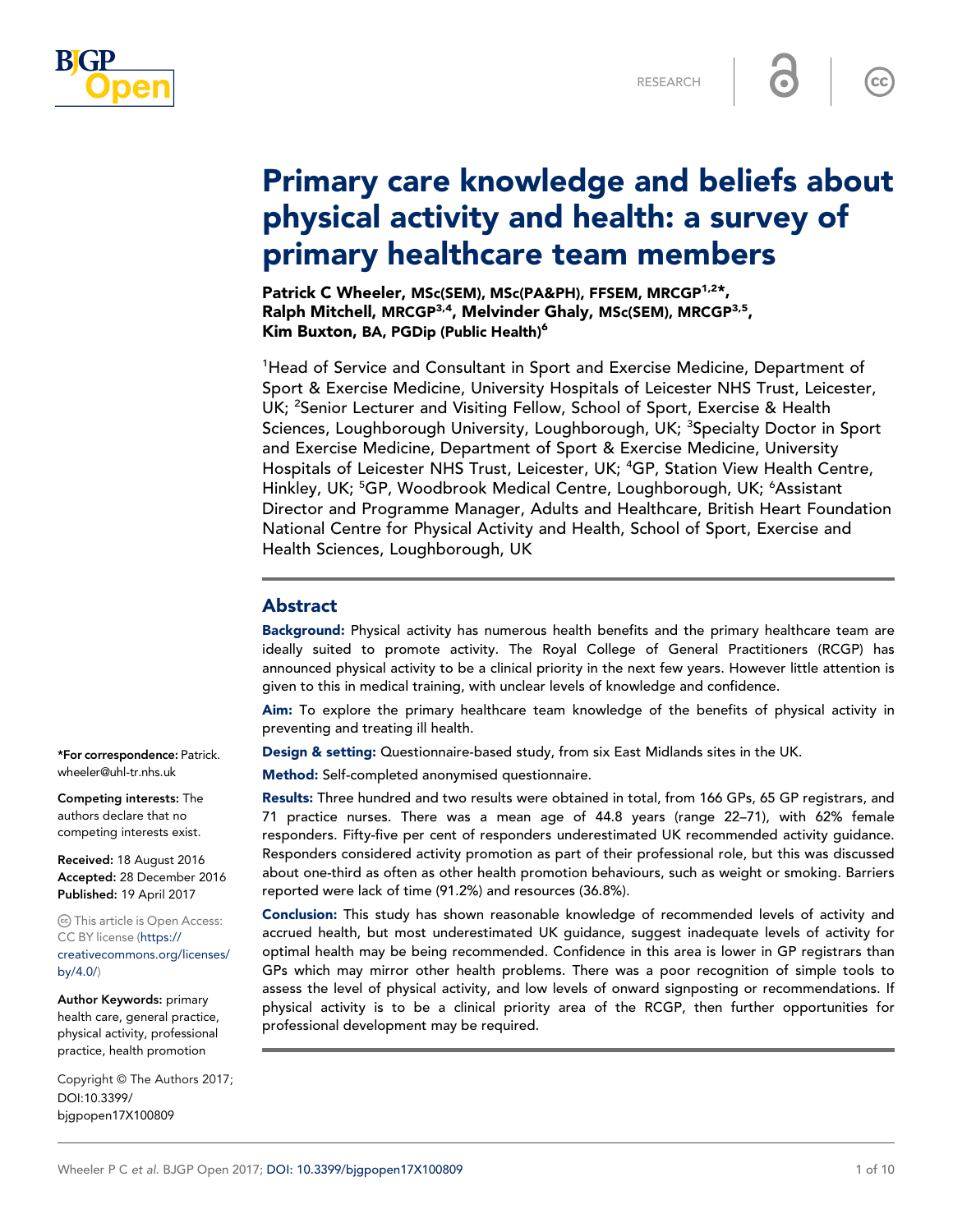# How this fits in

Physical activity has a wide range of significant health benefits in the prevention and treatment of disease. The RCGP has announced that physical activity and lifestyle will be a clinical priority area for the next 3 years. It is unclear what the level of knowledge and beliefs around physical activity and health exist in UK primary health care, and this study seeks to begin to explore this.

## Introduction

Physical activity is an important and modifiable health behaviour, yet it is one that traditionally receives scant attention in health care. Physical inactivity has been recognised as the fourth leading cause of death globally,<sup>[1](#page-8-0)</sup> with physical activity having a range of health benefits across multiple disease states. This includes significant benefits in both prevention and management in type 2 diabetes, cardiovascular disease, cerebrovascular disease, hypertension, mental health functioning, and several types of cancer.<sup>[2–4](#page-8-0)</sup> Despite the recognised benefits to health, the level of medical training dedicated to physical activity remains low. Only 56% of medical schools teach the Chief Medical Officer (CMO) guidance for physical activity, $^5$  $^5$  and final year medical students have been shown to significantly underestimate the health benefits of physical activity, $^6$  $^6$  suggesting that primary care may be underpreparing the doctors of the future, in using this vital tool in disease prevention and treatment.

Studying this area in primary care is not new. A study in Bradford nearly 20 years ago examined GPs knowledge of physical activity and found that they appeared to have high levels of knowledge of the health benefits of regular physical activity.<sup>[7](#page-8-0)</sup> This study only investigated GPs, and not the views of GP registrars undergoing postgraduate training, or those of practice nurses who have an important role in chronic disease management in UK general practice. A more recent study in Scotland examining the health beliefs of GPs, practice nurses, and health visitors, found that only onethird of GPs correctly identified at least one component of the national guidance relating to physical activity.<sup>[8](#page-8-0)</sup> Despite this, research has found that medical support provides significant improvement in the adoption and maintenance of an active lifestyle.<sup>[9,10](#page-9-0)</sup> A recent large multicentre trial promoting activity, specifically to reduce falls through general practice was found to reduce the risk of falling in older adults as well as increase overall level of physical activity.<sup>[11](#page-9-0)</sup> However, a systematic review in 2011 has shown that while primary care providers were receptive to the concept of counselling patients about physical activity, there were numerous individual and organisational barriers to this being done in practice.<sup>[12](#page-9-0)</sup>

Although some physical activity intervention studies in primary care have shown that there is only a small impact on physical activity, a systematic review and meta-analysis found that promotion of physical activity to inactive adults in primary care significantly increased rates of activity at 1 year.<sup>[13](#page-9-0)</sup> While physical activity has a large number of health benefits, and activity rates can be influenced by GPs, there remain uncertainties of perceived benefits of activity, and the barriers in practice in the recommendation of physical activity within routine primary care. GPs and other members of the primary healthcare team, have central roles in the promotion of a variety of health behaviours. Their position and potential influence in the local community, and their expertise in the management of chronic diseases, make them ideally positioned to promote physical activities in their communities.

Various strategies have been adopted in the past decade in the UK to highlight the benefits of physical activity for health. These include: the 2009 Let's Get Moving programme;<sup>[14](#page-9-0)</sup> the update of the physical activity recommendations 2011 Start Active, Stay Active report from the Chief Medical Officers from England, Scotland, Wales and Northern Ireland<sup>[15](#page-9-0)</sup> and, more recently, the 2014 Public Health England guidance Everybody Active, Every Day<sup>[16](#page-9-0)</sup> In addition, in June 2016 Physical Activity and Lifestyle have been announced as clinical priorities for the RCGP over the next 3 years.

Current UK physical activity recommendations state that adults age 19–64 years should aim to be active on a daily basis by performing at least 150 minutes of moderate level activity, such as cycling or brisk walking, or 75 minutes of more vigorous activity per week. They should also undertake activity for muscle strengthening on at least 2 days per week, as well as reducing sedentary time. In addition, adults age  $\geq$ 65 years, who are at risk of falls, should also include balance training exercises at least twice per week.<sup>[15](#page-9-0)</sup>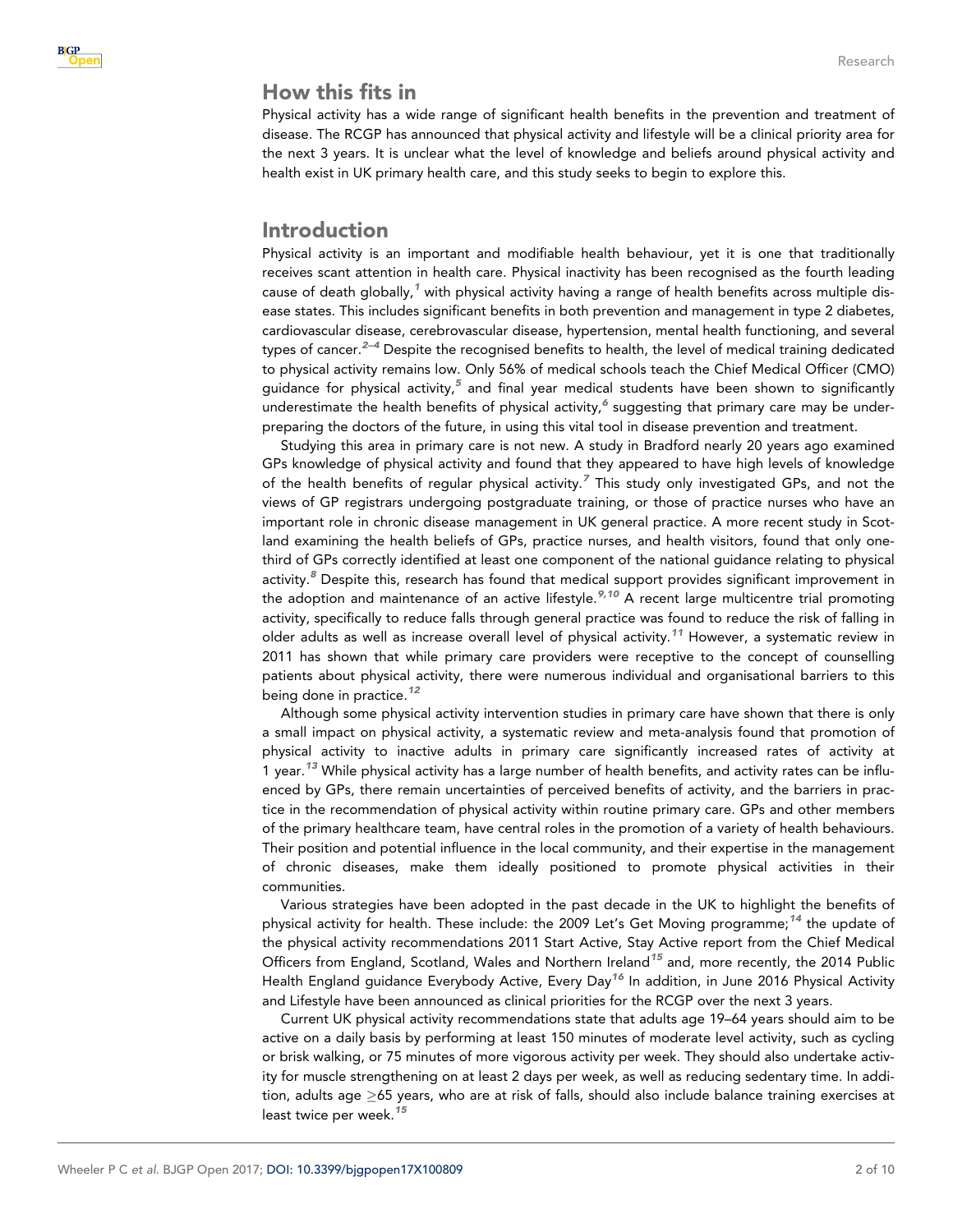It is not clear to what extent the information from the UK Chief Medical Officer report has impacted primary healthcare teams and what level of knowledge, understanding, and physical activity promotion practice exists. This study sets out to identify current knowledge and beliefs about the benefits of physical activity for disease prevention and treatment among GPs and practice nurses in the UK, specifically asking about their own practice, as well as their knowledge of the guidelines.

## Method

Collectively, the authors have given six talks to primary care health professionals about the benefits of physical activity and health. These talks took place between September 2015 to March 2016 and included one Clinical Commissioning Group Protected Learning Time event (CCG PLT), three different GP locality meetings, and two different Vocational Training Scheme (VTS) teaching sessions. Prior to these talks, participants in attendance completed a simple questionnaire which explored their knowledge, understanding of exercise medicine and their practice of promoting exercise to the patients they routinely treat. This questionnaire is based on one developed for another physical activity training project in a deprived London borough and a similar version was used in other research. These questionnaires were completed anonymously and returned before the talks were given.

Data from these questionnaires was collated into an Excel spreadsheet and analysed in SPSS. From this dataset, the majority of the outcome measures are scale or categorical data.

# **Results**

A total of 316 questionnaires were completed at the six different educational events run by the authors across the East Midlands region in the UK. The meetings were spread across a geographical area, and no responders attended more than one meeting. The type of meetings and number of responders is as follows: CCG PLT ( $n = 196$ ), three different GP locality meetings ( $n = 42$ ,  $n = 11$ ,  $n = 11$ ) and two different VTS ( $n = 23$ ,  $n = 33$ ) [Table 1](#page-3-0).

The mean age of these responders was 44.8 years (standard deviation [SD] 10.6, range 22–71); 38% were male, 62% were female, and a single responder provide details of their sex. Using the categories of ethnic origin taken from the 2011 census categories, 63% of overall responders described themselves as 'white'. To get a better understanding of personal health choices, responders were asked about their own health behaviours, specifically about their smoking status, their perceived weight, and the number of days in the last week that they had accumulated at least 30 minutes of moderate-level physical activity. The majority of responders had never smoked or never smoked regularly, considered themselves to be of about normal weight or slightly overweight, and were active for at least 30 minutes on 2 days of the week. The responses to these questions are displayed in [Table 1](#page-3-0).

## Knowledge of guidance

Responders were asked about their knowledge of the current UK CMO physical activity guidance regarding the recommended number of minutes per week of at least moderate-level physical activity and the number of days of resistance training for optimal health benefits. Overall, a range of figures were given, with the mean (SD) number of minutes of moderate activity being 122 (81), and the number of days of resistance training specified as 4.13 (1.31). The figures overall, and by professional group, are displayed in [Table 1](#page-3-0).

In total 55% of all responders were suggesting fewer minutes of moderate-intensity physical activity than the current UK CMO guidance.

#### Health promotion behaviours including promoting activity and professional role

Responders were asked if they considered it a part of their professional role to promote physical activity to patients. The vast majority of all the clinical groups reported that they believed that it was, with only two GPs (1.2%) saying that they did not consider it part of their role, and the remainder of the GPs and all of the GP registrars and nurses believing that it was part of their role.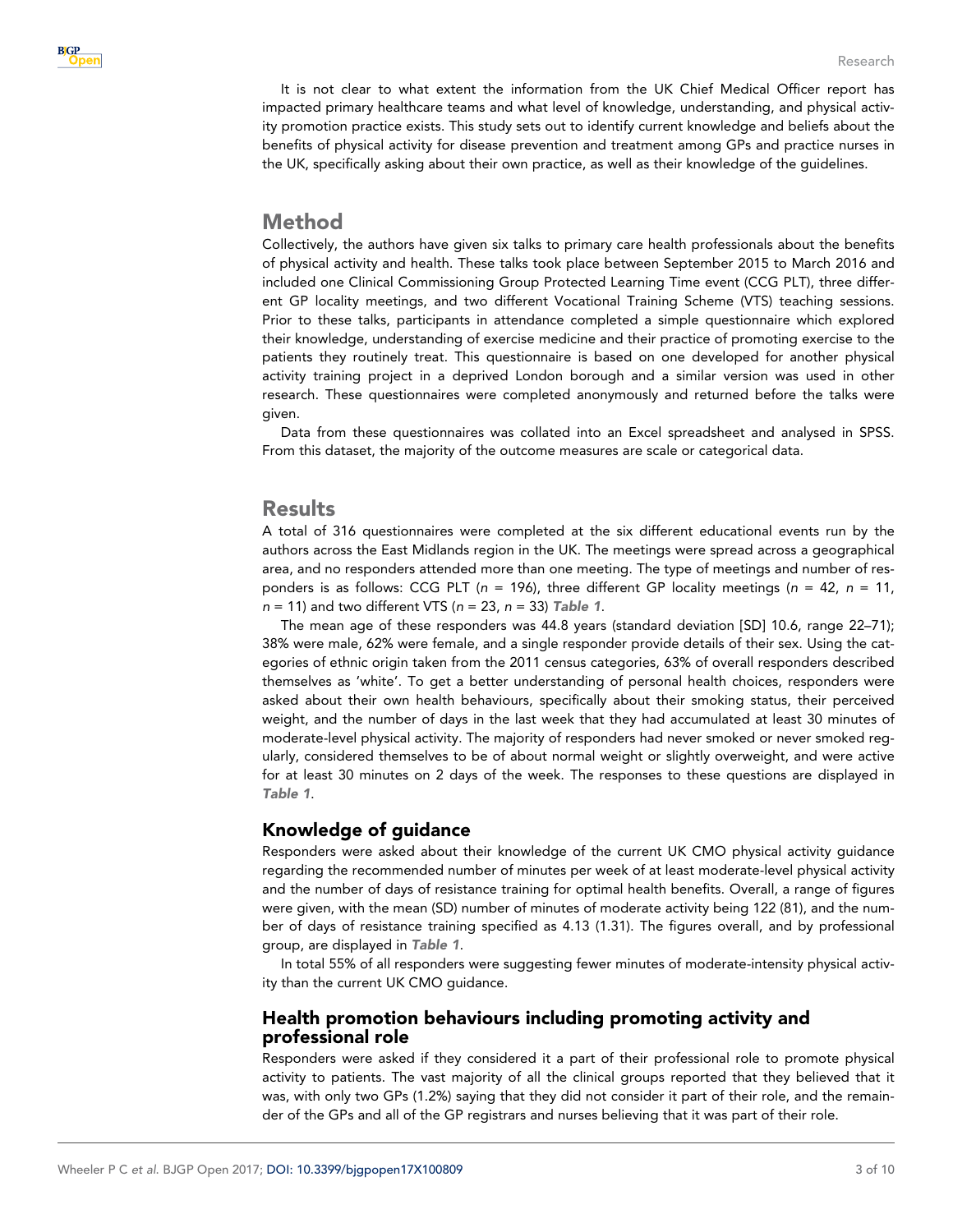<span id="page-3-0"></span>Table 1. Demographics, health behaviours and knowledge for responders, by professional group

| Demographic                                                                                                                                                                                                                                                                                                                                                                                         | All         | $(n = 302)$ GP $(n = 166)$      | <b>GP</b> registrar<br>$(n = 65)$ | Nurse $(n = 71)$  |
|-----------------------------------------------------------------------------------------------------------------------------------------------------------------------------------------------------------------------------------------------------------------------------------------------------------------------------------------------------------------------------------------------------|-------------|---------------------------------|-----------------------------------|-------------------|
| Age, years                                                                                                                                                                                                                                                                                                                                                                                          |             |                                 |                                   |                   |
| Mean (SD)                                                                                                                                                                                                                                                                                                                                                                                           | 44.8 (10.6) | 48.5 (9.0)                      | 32.0(4.7)                         | 48.1 (8.8)        |
| Sex, %                                                                                                                                                                                                                                                                                                                                                                                              |             |                                 |                                   |                   |
| Male                                                                                                                                                                                                                                                                                                                                                                                                | 38          | 54                              | 35                                | 1.4               |
| Female                                                                                                                                                                                                                                                                                                                                                                                              | 62          | 46                              | 65                                | 99                |
| Ethnic origin,%                                                                                                                                                                                                                                                                                                                                                                                     |             |                                 |                                   |                   |
| White                                                                                                                                                                                                                                                                                                                                                                                               | 63          | 60                              | 37                                | 96                |
| Mixed/multiple ethnic groups                                                                                                                                                                                                                                                                                                                                                                        | 0.3         | 0.6                             |                                   |                   |
| Asian/Asian British                                                                                                                                                                                                                                                                                                                                                                                 | 30          | 36                              | 45                                | 1.4               |
| Black/African/Caribbean/black British                                                                                                                                                                                                                                                                                                                                                               | 3.7         | 1.9                             | 9.2                               | 2.8               |
| Other ethnic group                                                                                                                                                                                                                                                                                                                                                                                  | 3.0         | 1.9                             | 9.2                               |                   |
| Which of the following best describes your own smoking habits? %                                                                                                                                                                                                                                                                                                                                    |             |                                 |                                   |                   |
| I currently smoke 40 or more cigarettes per day                                                                                                                                                                                                                                                                                                                                                     |             |                                 |                                   |                   |
| I currently smoke between 20 and 40 cigarettes<br>per day                                                                                                                                                                                                                                                                                                                                           |             |                                 |                                   |                   |
| I currently smoke under 20 cigarettes per day                                                                                                                                                                                                                                                                                                                                                       | 1.3         | $\overline{\phantom{0}}$        | 1.5                               | 4.2               |
| I used to smoke regularly, but have now given up                                                                                                                                                                                                                                                                                                                                                    | 11          | 10                              | 5                                 | 21                |
| I have never smoked, or never smoked regularly                                                                                                                                                                                                                                                                                                                                                      | 87          | 90                              | 94                                | 73                |
| Concerning your own weight, do you consider yourself to be? %                                                                                                                                                                                                                                                                                                                                       |             |                                 |                                   |                   |
| Very underweight                                                                                                                                                                                                                                                                                                                                                                                    | 0.3         |                                 | 1.6                               |                   |
| Slightly underweight                                                                                                                                                                                                                                                                                                                                                                                | 2.7         | 4.3                             | 1.6                               |                   |
| About right                                                                                                                                                                                                                                                                                                                                                                                         | 49          | 51                              | 58                                | 37                |
| Slightly overweight                                                                                                                                                                                                                                                                                                                                                                                 | 42          | 40                              | 34                                | 54                |
| Very overweight                                                                                                                                                                                                                                                                                                                                                                                     | 6.4         | 5.5                             | 4.7                               | 9.9               |
| In the past week, on how many days have you done a total of 30 minutes or more of physical activity, which was<br>enough to raise your breathing rate? %                                                                                                                                                                                                                                            |             |                                 |                                   |                   |
| Mean (SD)                                                                                                                                                                                                                                                                                                                                                                                           | 2.41 (1.86) | 2.36 (1.85)                     | 2.17(1.72)                        | 2.75 (2.00)       |
| How many minutes per week of moderate intensity physical activity should an adult undertake to meet the<br>current UK physical activity guidelines? (Correct answer is 150 mins moderate activity/week)                                                                                                                                                                                             |             |                                 |                                   |                   |
| Mean (SD) [range]                                                                                                                                                                                                                                                                                                                                                                                   | 122 (81)    | 128 (96)                        | 125 (53)                          | 104 (58)          |
|                                                                                                                                                                                                                                                                                                                                                                                                     |             | $[0 - 600]$                     | $[0 - 350]$                       | $[4 - 250]$       |
| How many days a week should an adult undertake physical activity to improve their muscle strength to meet the<br>current UK physical activity guidelines? (Correct answer is 2 days each week)                                                                                                                                                                                                      |             |                                 |                                   |                   |
| Mean (SD) [range]                                                                                                                                                                                                                                                                                                                                                                                   |             | $4.13(1.31)$ $4.1(1.4)$ $[0-7]$ | $4.1(1.1)[2-7]$                   | $4.3(1.3)[2 - 7]$ |
| Participants were asked to declare their occupation, a total of 166 GPs (partner/salaried or locum), 65 GP registrars and 71 nurses<br>responded. In addition, responses were obtained from three medical students, and one retired GP. Eight responders specified<br>another occupation (including several foundation-level doctors, and a prescribing advisor), and two responders did not give a |             |                                 |                                   |                   |

responded. In addition, responses were obtained from three medical students, and one retired GP. Eight responders specified another occupation (including several foundation-level doctors, and a prescribing advisor), and two responders did not give a response for their occupation. Subsequent analysis was performed for the GP, GP registrar, and nurse groups, with the remainder of the responders (n = 14) excluded from analysis, giving a sub-group analysis total of 302 responders.

Participants were asked to respond to a series of statements regarding the barriers they perceived were limiting them discussing physical activity with their patients. The responses to this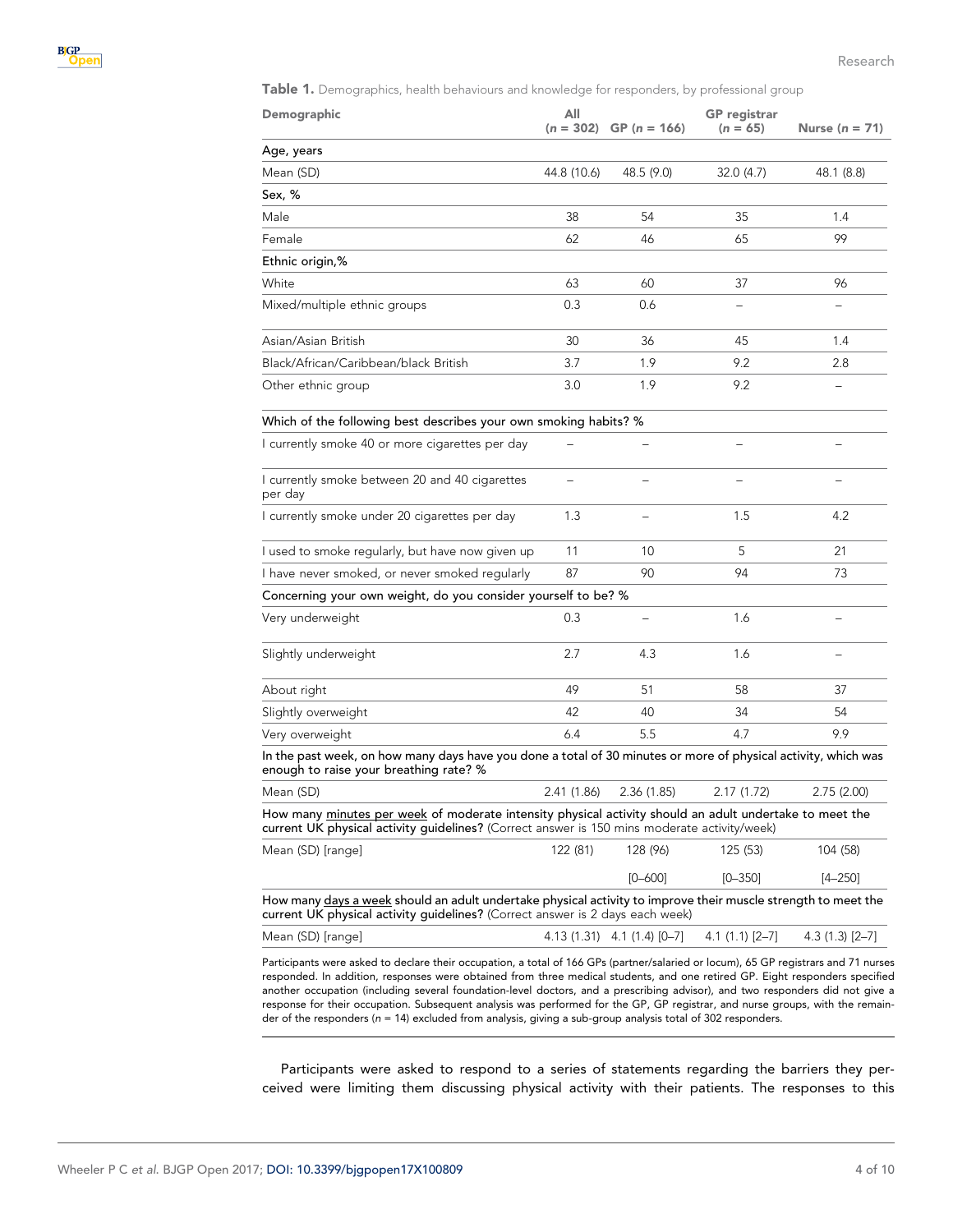question are displayed in Table 2. The most common reason cited by far was a lack of time responses are presented in order of decreasing frequency.

To put physical activity promotion into a wider context, responders were asked how often in their routine work they undertook a range of health promotion activities involving potentially modifiable health behaviours or risk factors. There were no significant differences between professional groups seen in the general questions, but the specific questions related to health promotion practice in the physical activity domain revealed that differences were evident between roles. [Table 3](#page-5-0) displays the responses for the questions across all responders, including the number of responses seen for each professional group.

## Physical activity benefits and measurement

Responders were asked about their use of specific screening questionnaires to measure patients' physical activity levels. In order to identify any positive-affirmation responses, two fictitious questionnaires were included alongside four genuine and commonly used ones. Results demonstrate a low levels of awareness and use of these physical activity screening questionnaires, with the highest awareness and use being the General Practice Physical Activity Questionnaire (GPPAQ). Fiftyseven per cent of responders stated that they often, or sometimes, used the GPPAQ. This high recognition and use may be a result of it being part of the hypertension Quality and Outcomes Framework (QOF) under the GP contract until April 2014. Despite this, 29% did not know what this questionnaire was. The other questionnaires had much lower levels of recognition, with between two-thirds and three-quarters of responders not knowing about the questionnaires. The figures for different questionnaires, listed alphabetically, are displayed in [Table 4](#page-6-0) including the two fictitious questionnaires, with no significant differences between the other two genuine and two fictitious questions.

Responders were asked about their beliefs regarding any benefits that physical activity can have in relation to a range of health outcomes, this included areas where robust evidence exists of benefit and also several questions which were fictitious to identify any positive-affirmation effects. Results are displayed in [Table 5](#page-7-0), and for clarity are displayed in the order of the proportion agreeing the most with the statement.

Responders were also asked to self-rate their own level of confidence and knowledge in advising patients about physical activity, both using a 4-part Likert scale. Overall, differences were noticeable between GPs and GP registrars, but this may represent experience and may translate to other disease and therapy areas, or may represent GP registrars being more open about their gaps in knowledge and confidence. Results for these two questions are displayed in [Table 6](#page-7-0).

# **Discussion**

#### Summary

Overall, this study has found that the primary healthcare teams' knowledge about the recommended levels of activity and the health benefits that these can accrue, was at the right level. The selfreported knowledge of minutes of physical activity was close to UK CMO guidelines, but a higher number of days of resistance/strength training was suggested than current guidance. Fifty-

|                                            | All $(n = 285)$ , % | GP ( $n = 156$ ), % | GP registrar ( $n = 63$ ), % | Nurse ( $n = 66$ ), % |
|--------------------------------------------|---------------------|---------------------|------------------------------|-----------------------|
| Lack of time                               | 91.2                | 91.0                | 92.1                         | 90.9                  |
| Lack of resources                          | 36.8                | 41.7                | 38.1                         | 24.2                  |
| Patients' current condition                | 27.4                | 26.9                | 22.2                         | 33.3                  |
| Patients are unlikely to follow the advice | 24.6                | 30.1                | 28.6                         | 7.6                   |
| Lack of knowledge                          | 18.9                | 12.8                | 39.7                         | 13.6                  |
| Lack of incentives                         | 11.2                | 16.0                | 7.9                          | 3.0                   |
| Not my professional role                   | 2.1                 | 3.8                 |                              |                       |

Table 2. Perceived barriers in limiting professionals from discussing physical activity with their patients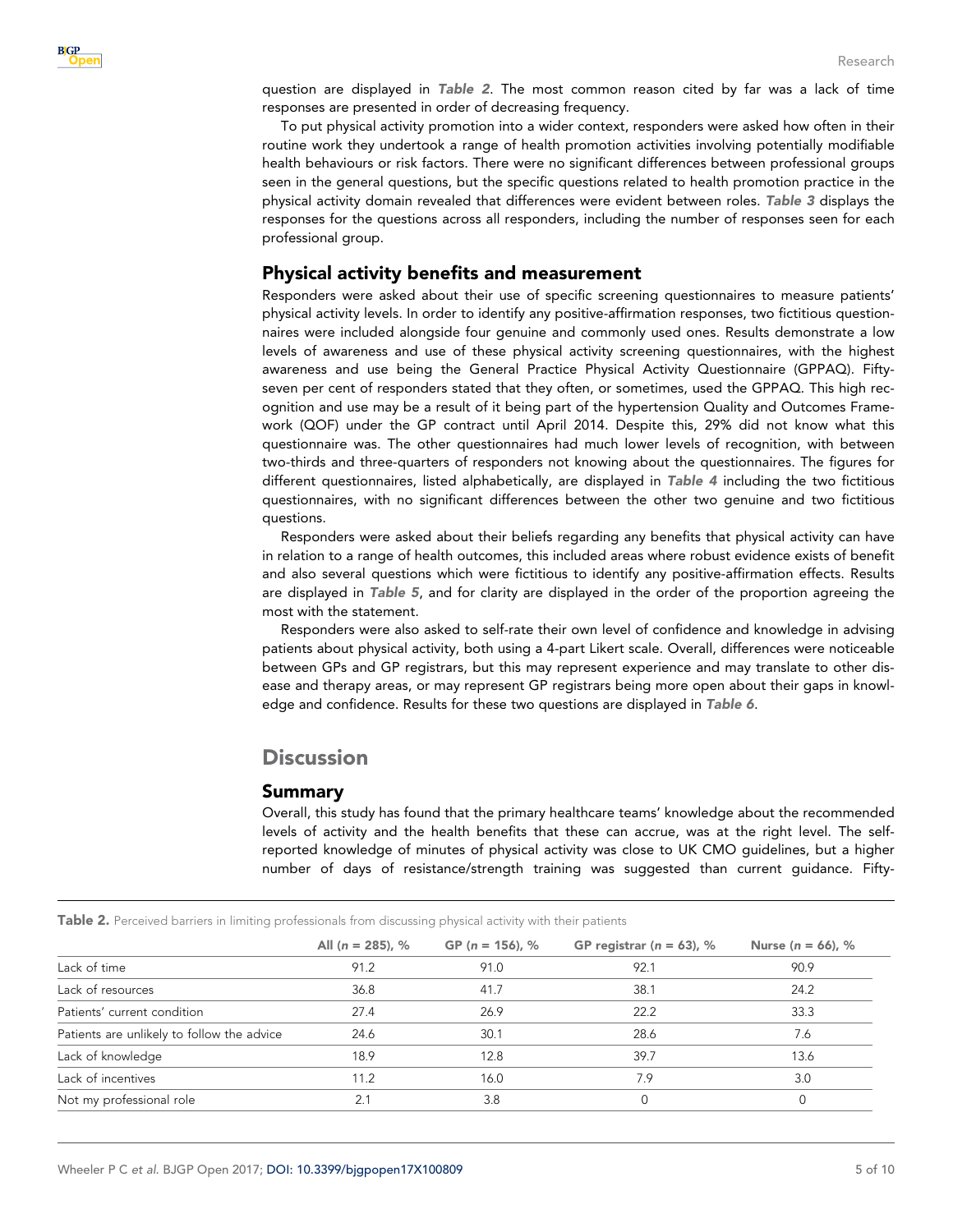#### <span id="page-5-0"></span>Table 3. Self-reported professional behaviours

|           | All                            | GP       | <b>GP</b> registrar                                          | <b>Nurse</b>                                                                                                   |
|-----------|--------------------------------|----------|--------------------------------------------------------------|----------------------------------------------------------------------------------------------------------------|
|           | $(n = 293)$ ,% $(n = 159)$ ,%  |          | $(n = 64)$ ,%                                                | $(n = 70)$ ,%                                                                                                  |
|           |                                |          | How often do you  'Ask patients about their smoking habits?' |                                                                                                                |
| Often     | 92                             | 96       | 81                                                           | 93                                                                                                             |
| Sometimes | 7.8                            | 4.4      | 17                                                           | 7.1                                                                                                            |
| Rarely    | 0.3                            | 0.0      | 1.6                                                          | 0.0                                                                                                            |
| Never     | $\Omega$                       | $\Omega$ | $\Omega$                                                     | $\mathbf 0$                                                                                                    |
|           |                                |          |                                                              | How often do you  'Ask patients about their level of alcohol consumption?'                                     |
| Often     | 77                             | 77       | 73                                                           | 81                                                                                                             |
| Sometimes | 22                             | 23       | 25                                                           | 17                                                                                                             |
| Rarely    | 0.7                            | 0.0      | 1.6                                                          | 1.4                                                                                                            |
| Never     | 0                              | 0        | 0                                                            | 0                                                                                                              |
|           |                                |          | How often do you  'Check a patient's weight?'                |                                                                                                                |
| Often     | 57                             | 60       | 25                                                           | 91                                                                                                             |
| Sometimes | 35                             | 36       | 59                                                           | 8.7                                                                                                            |
| Rarely    | 5.8                            | 4.4      | 16                                                           | 0.0                                                                                                            |
| Never     | $\Omega$                       | $\Omega$ | $\Omega$                                                     | 0                                                                                                              |
|           |                                |          | How often do you  'Check a patient's blood pressure?'        |                                                                                                                |
| Often     | 94                             | 93       | 92                                                           | 97                                                                                                             |
| Sometimes | 5.8                            | 6.3      | 7.9                                                          | 2.9                                                                                                            |
| Rarely    | 0.3                            | 0.6      | 0.0                                                          | 0.0                                                                                                            |
| Never     | 0.0                            | 0.0      | 0.0                                                          | 0.0                                                                                                            |
|           |                                |          |                                                              | How often do you  'Ask patients about the levels of regular physical activity they are undertaking?'           |
| Often     | 36                             | 34       | 13                                                           | 61                                                                                                             |
| Sometimes | 54                             | 56       | 73                                                           | 33                                                                                                             |
| Rarely    | 10                             | 10       | 14                                                           | 5.7                                                                                                            |
| Never     | 0                              | 0        | 0                                                            | $\mathbf 0$                                                                                                    |
|           |                                |          |                                                              | How often do you  'Screen patients using a specific physical activity tool to quantify their activity levels?' |
| Often     | 11                             | 6.3      | 1.6                                                          | 31                                                                                                             |
| Sometimes | 29                             | 30       | 13                                                           | 41                                                                                                             |
| Rarely    | 30                             | 35       | 33                                                           | 16                                                                                                             |
| Never     | 30                             | 28       | 53                                                           | 11                                                                                                             |
|           |                                |          |                                                              | How often do you  'Signpost inactive patients to local physical activity opportunities?'                       |
| Often     | 21                             | 18       | 6.3                                                          | 40                                                                                                             |
| Sometimes | 54                             | 63       | 48                                                           | 39                                                                                                             |
| Rarely    | 20                             | 16       | 36                                                           | 13                                                                                                             |
| Never     | 5                              | 2.5      | 9.4                                                          | 8.6                                                                                                            |
|           |                                |          |                                                              | How often do you  'Provide counselling to motivate inactive patients?'                                         |
| Often     | 23                             | 24       | 6.3                                                          | 34                                                                                                             |
| Sometimes | 41                             | 47       | 33                                                           | 33                                                                                                             |
| Rarely    | 25                             | 19       | 44                                                           | 20                                                                                                             |
| Never     | 12                             | 9.0      | 17                                                           | 13                                                                                                             |
|           |                                |          |                                                              | How often do you  'Refer inactive patients to exercise programmes?'                                            |
| Often     | 16                             | 14       | 6                                                            | 27                                                                                                             |
| Sometimes | 54                             | 60       | 53                                                           | 41                                                                                                             |
|           | Table 3 continued on next page |          |                                                              |                                                                                                                |

Table 3 continued on next page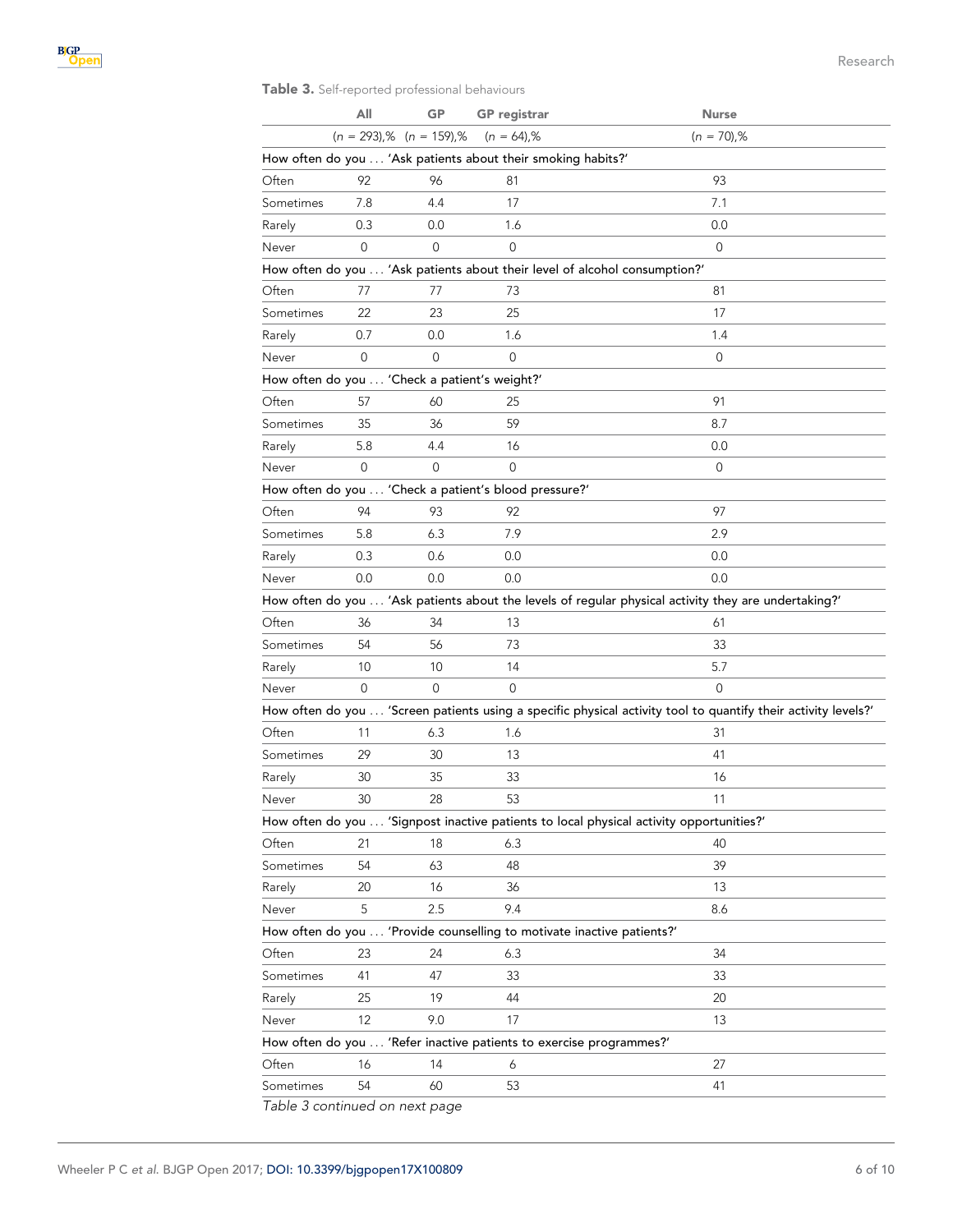<span id="page-6-0"></span>

|  | Table 3 continued |
|--|-------------------|
|--|-------------------|

|        | All | <b>GP</b> | <b>GP</b> registrar | <b>Nurse</b> |  |
|--------|-----|-----------|---------------------|--------------|--|
| Rarely | 25  | 23        |                     | 24           |  |
| Never  | 5.5 | 3.1       | 9.4                 |              |  |

five per cent of responders reported a figure of activity lower than the current UK CMO guidance, suggesting indequate levels of activity for optimal health may be being recommended.

If the RCGP plan for physical activity to become a clinical priority is to move forward, then GPs and practice nurses will need to feel confident in raising the issue with patients, and have knowledge about what to do with the results. Encouragingly, the vast majority of the responders believed that it was a part of their professional role to discuss physical activity with their patients. However, this study has shown that the subject of physical activity is far less likely to be raised than for other modifiable health issues, such as smoking or blood pressure. In this study, only one-third of professionals often asked about physical activity, compared to 90% for smoking. The reasons for this remain unclear, although a number of barriers were identified by this group. Lack of knowledge and lack of confidence may remain an issue, especially with GP registrars, and focused efforts to address this are needed. Furthermore, it was found that rates of counselling for physical activity motivation, referral to exercise programmes, or signposting to resources remain relatively low, suggesting that professionals may not be aware of, or make the most use of, local resources to support patients in this behaviour change. Further education across all professional groups may be needed.

Regarding perceived health benefits of physical activity, there was a tendency to overall agreement with the evidence of benefits, although there was a proportion who agreed with deliberately fictitious statements that were included. This included 12% of participants who believed that activity could reduce the risk of glaucoma, 6% who believed that the only benefit of activity was weight loss, and 4% that thought physical activity could treat haemophilia. These statements were included to give an indication of positive affirmation bias to put the responses to other questions into context. Firm conclusions are difficult to draw from this, but it is possible that further professional education about the number and magnitude of health benefits of physical activity may be helpful, and the RCGP could take a lead on this given its announcement of physical activity being a clinical priority area.

There are a number of valid questionnaires which can be used to measure and monitor physical activity, however, this study showed limited awareness of these. Indeed, the two fictitious questionnaires included by the authors had similar levels of recognition as the real questionnaires that are already used in a variety of settings. Even simple single item questions, such as, 'how many days in the last week have you achieved at least 30 minutes of moderate physical activity?' are a place to start to raise the topic with patients. More robust measures are available, but simple measures may be sufficient to start with, especially given that lack of time is perceived as the main barrier to raising the issue of physical activity across all clinical groups.

| <b>Questionnaire</b>                                        |     | Often, % Sometimes, % Never, % |    | I do not know what this<br>is, $%$ |
|-------------------------------------------------------------|-----|--------------------------------|----|------------------------------------|
| General Practice Physical Activity<br>Questionnaire (GPPAQ) | 21  | 36                             | 14 | 29                                 |
| International Physical Activity Questionnaire<br>(IPAO)     | 1.4 | 1.4                            | 18 | 79                                 |
| <b>LEAP</b> <sup>a</sup>                                    | 1.4 | 4.7                            | 19 | 75                                 |
| PGActiveO <sup>a</sup>                                      | 0.5 | 2.3                            | 20 | 78                                 |
| Single item question                                        | 3.2 | 3.2                            | 17 | 76                                 |
| Vital sign                                                  | 10  | 6.0                            | 19 | 65                                 |

Table 4. 'Which of the following tools do you use to screen patients' physical activity?'

<sup>a</sup>Fictitious questionnaire, used to identify positive responses.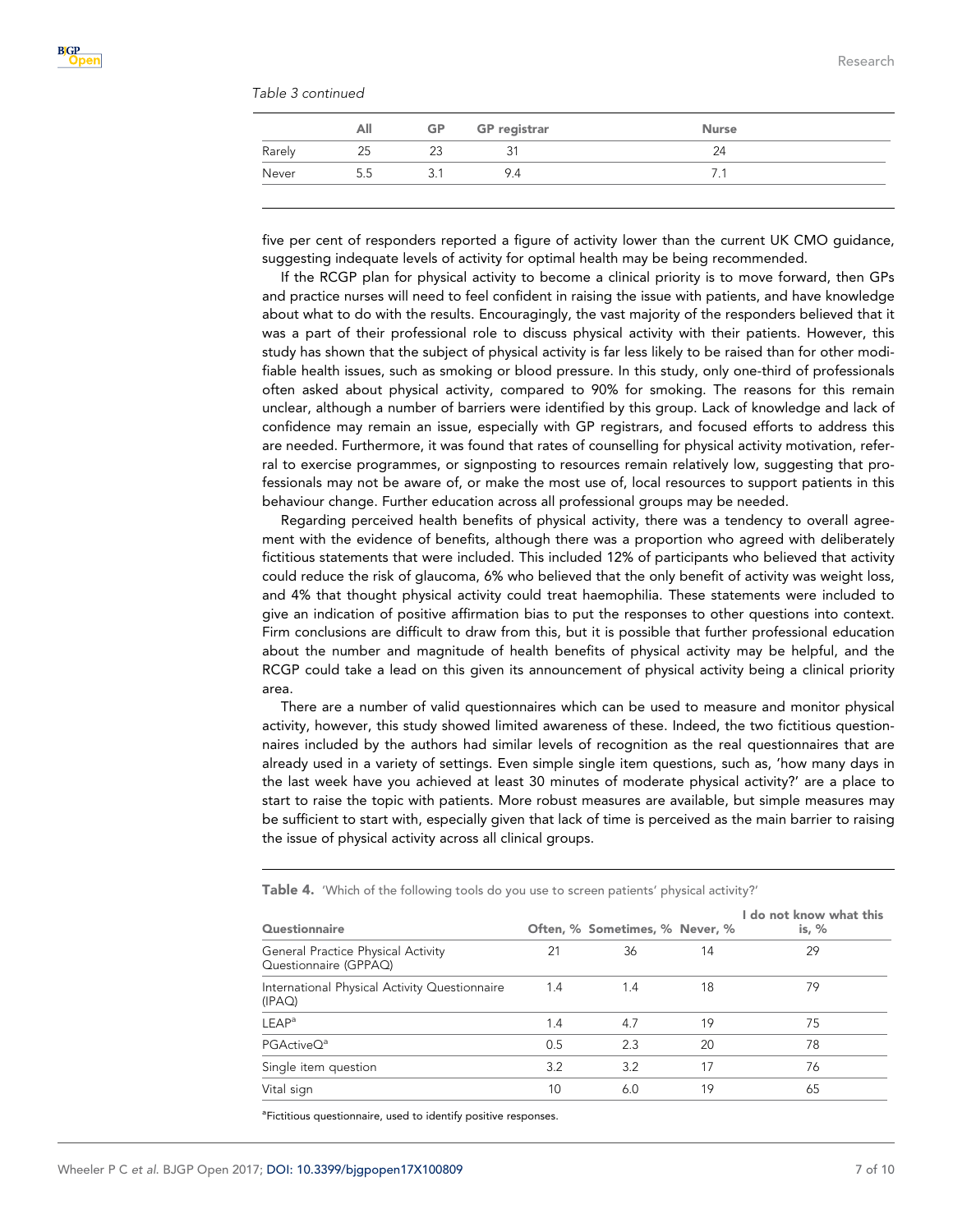<span id="page-7-0"></span>Table 5. Displaying the proportion agreeing/disagreeing with statements about physical activity and health outcomes

| <b>Statement</b>                                                                                                        | Strongly<br>agree, % | Agree, %       | Neither agree nor<br>disagree, % | Disagree, %    | Strongly<br>disagree, % |
|-------------------------------------------------------------------------------------------------------------------------|----------------------|----------------|----------------------------------|----------------|-------------------------|
| Physical activity can reduce the risk of cardiovascular disease                                                         | 65                   | 33             | 2                                | 0              | 0                       |
| Physical activity can be an effective treatment for depression                                                          | 62                   | 37             |                                  | $\Omega$       | $\Omega$                |
| Physical activity can help treat type 2 diabetes                                                                        | 61                   | 37             |                                  | $\Omega$       | $\Omega$                |
| Adults should minimise the amount of time being sedentary for extended<br>periods of time                               | 57                   | 39             | $\overline{2}$                   | $\overline{2}$ | $\Omega$                |
| Physical activity can improve mobility and balance                                                                      | 55                   | 43             |                                  |                | $\Omega$                |
| Physical activity can both prevent and treat lower back pain                                                            | 38                   | 57             | 3                                | $\Omega$       |                         |
| Adults who are physically active have a lower risk of developing certain<br>types of cancer than inactive adults        | 37                   | 50             | 11                               | $\Omega$       | $\overline{2}$          |
| Physical activity can significantly reduce hospital admissions for people<br>with chronic obstructive pulmonary disease | 28                   | 58             | 11                               |                | 3                       |
| Physical activity can prevent the development of osteoarthritis                                                         | 25                   | 51             | 16                               |                | 8                       |
| Physical activity can reduce the risk of the development of glaucoma <sup>a</sup>                                       | 4                    | 9              | 60                               | 6              | 22                      |
| The only health benefit physical activity has is in in assisting weight loss <sup>a</sup>                               | 4                    | 2              | 3                                | 55             | 37                      |
| Physical activity can treat haemophilia <sup>a</sup>                                                                    | $\overline{2}$       | $\overline{2}$ | 46                               | 16             | 33                      |
| <sup>a</sup> Thought to be a false answer question, used to identify positive responses                                 |                      |                |                                  |                |                         |

The questions used in this study follow different formats, so the results from different sections are split into different tables to improve clarity. While at first glance this appears data-heavy, overall results are given, rather than scoring or weighting given to the questions, to improve clarity and reduce the risk of introducing further bias.

#### Strengths and limitations

One issue with survey-type research such as this is that the response rate may influence results with responder bias. The response rate at each of the training sessions was not recorded, with the exception of the first training event, the other meetings were relatively small and the response rate was thought to be a high proportion of those in attendance. Response rate is an issue that needs to be considered in this context, as it may be that those with the least confidence or knowledge, who stand to gain the most from targeted education, may be least likely to complete the survey. In addition, these are questions asked at specific education events and it is not clear if these represent the views of the wider primary care team. A challenge is that validated questionnaires seeking understanding in this topic do not yet exist. Pragmatic decisions were made about questions used in this study, which have been developed from previous research in this area.

Table 6. Self-rated confidence and knowledge in advising patients about physical activity by professional group

| How would you rate your confidence in giving general advice to patients<br>about physical activity | All | <b>GP</b><br>$(n = 302)$ , % $(n = 166)$ , % | <b>GP</b> registrar<br>$(n = 65)$ , % | <b>Nurse</b><br>$(n = 71)$ , % |
|----------------------------------------------------------------------------------------------------|-----|----------------------------------------------|---------------------------------------|--------------------------------|
| Extremely confident                                                                                | 9.7 | 14                                           | 1.6                                   | 7.2                            |
| Very confident                                                                                     | 50  | 48                                           | 33                                    | 70                             |
| Not very confident                                                                                 | 40  | 37                                           | 65                                    | 22                             |
| Not at all confident                                                                               | 0.7 | 0.6                                          | $\Omega$                              | 1.4                            |
| Do you feel that you have sufficient knowledge to advise patients<br>about physical activity       |     | All $(n = 302)$ GP $(n = 166)$               | <b>GP</b> registrar<br>$(n = 65)$     | <b>Nurse</b><br>$(n = 71)$     |
| Yes, lots                                                                                          | 10  | 15                                           | $\Omega$                              | 10                             |
| Yes, some                                                                                          | 62  | 62                                           | 59                                    | 65                             |
| No, not really                                                                                     | 27  | 22                                           | 41                                    | 23                             |
| No, not at all                                                                                     | 1.0 | 1.3                                          | $\Omega$                              | 1.4                            |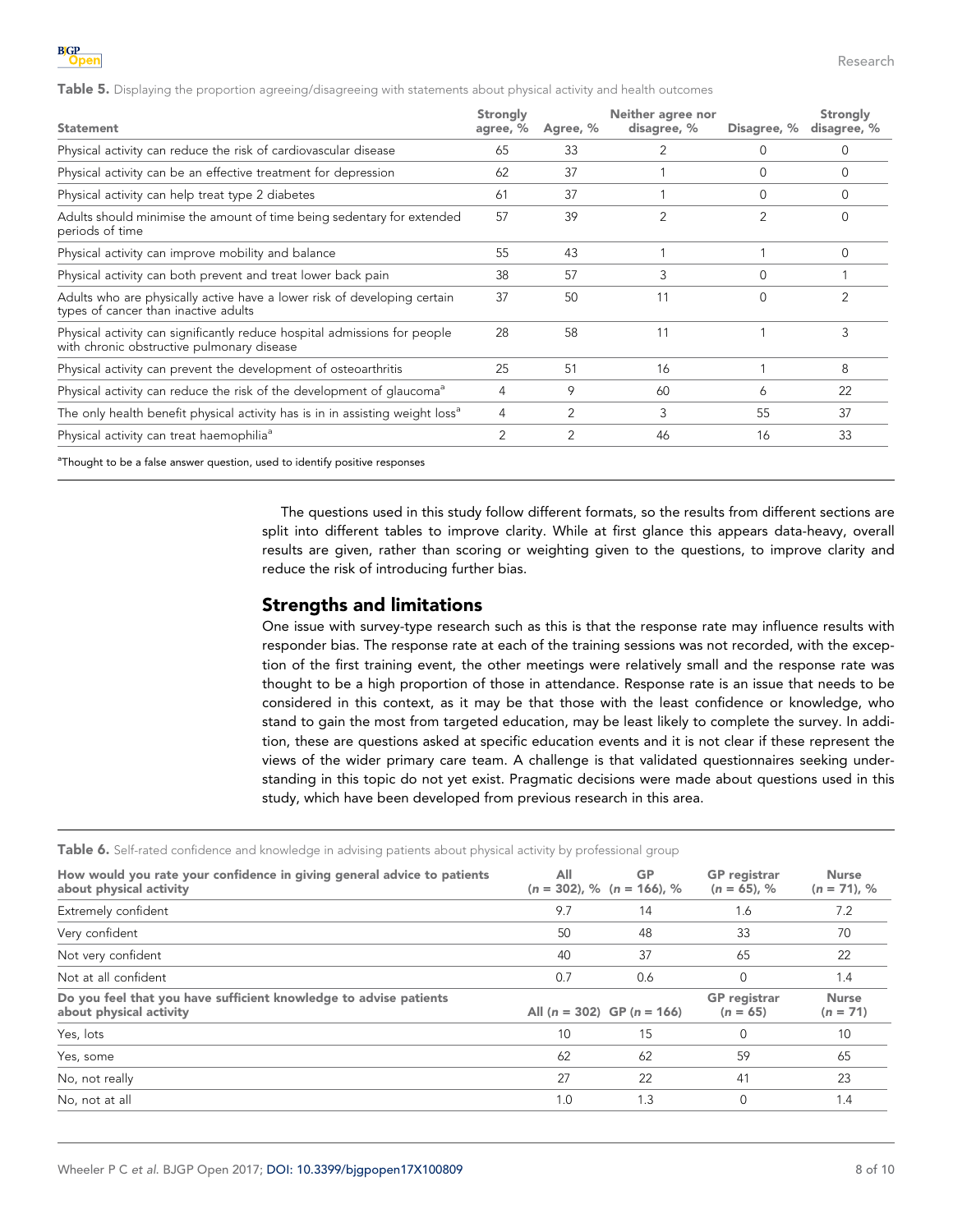#### <span id="page-8-0"></span>Comparison with existing literature

While there have been numerous drives to raise awareness of the importance of physical activity, and options to promote activity, either by or through general practice, there has not been much recent work on primary healthcare team knowledge and confidence in this area. Previous research has focused on GP knowledge, but with the change in delivery with practice nurses now picking up much more of the routine chronic disease management, they may be best placed to advise at-risk patients. In addition, there has been little published work on the knowledge of GP registrars in this domain. By including these two key groups, this study covers a wider view of healthcare teams, and allows potential comparison between groups and identification of possible learning needs.

#### Implications for practice

This study has shown that primary healthcare professionals do consider it a part of their role to discuss physical activity, and in many areas, there was a reasonable level of knowledge. However, barriers remain, and activity is far less commonly discussed with patients than other factors, such as smoking or blood pressure. The announcements by the RCGP to make physical activity a priority area will hopefully raise this topic in medical consciousness and stimulate further utilisation of this often-neglected area of primary and secondary prevention. The question that remains is whether continuing professional development in this health promotion area improves knowledge and promotion of physical activity within the primary care consultation, and whether this in turn leads to health benefits for the population served.

#### Funding

The authors received no funding for this research.

#### Ethical approval

This project was given ethical clearance by the ethics committee at Loughborough University, UK. NHS ethics approvals were not required due to the nature of the questionnaire study undertaken.

#### **Provenance**

Freely submitted; externally peer reviewed.

#### Acknowledgements

The authors would like to extend their thanks to Elizabeth Mayne, formally at the British Heart Foundation Centre for Physical Activity and Health at Loughborough University, for her work collating the responses to the questionnaires from the paper copies and inputting these into Excel for subsequent analysis.

## References

- 1. Kohl HW 3rd, Craig CL, Lambert EV, et al. The pandemic of physical inactivity: global action for public health. Lancet 2012; 380(9838): 294–305. [doi: 10.1016/S0140-6736\(12\)60898-8](http://dx.doi.org/10.1016/S0140-6736(12)60898-8)
- 2. Warburton DE, Nicol CW, Bredin SS. Health benefits of physical activity: the evidence. CMAJ 2006; 174(6): 801–809. [doi: 10.1503/cmaj.051351](http://dx.doi.org/10.1503/cmaj.051351)
- 3. Lee IM, Shiroma EJ, Lobelo F, et al. Effect of physical inactivity on major non-communicable diseases worldwide: an analysis of burden of disease and life expectancy. Lancet 2012; 380(9838): 219–229. [doi: 10.](http://dx.doi.org/10.1016/S0140-6736(12)61031-9) [1016/S0140-6736\(12\)61031-9](http://dx.doi.org/10.1016/S0140-6736(12)61031-9)
- 4. Reiner M, Niermann C, Jekauc D, et al. Long-term health benefits of physical activity a systematic review of longitudinal studies. BMC Public Health 2013; 13(1): 1–9. [doi: 10.1186/1471-2458-13-813](http://dx.doi.org/10.1186/1471-2458-13-813)
- 5. Weiler R, Chew S, Coombs N, et al. Physical activity education in the undergraduate curricula of all UK medical schools: are tomorrow's doctors equipped to follow clinical guidelines? Br J Sports Med 2012; 46 (14): 1024–1026. [doi: 10.1136/bjsports-2012-091380](http://dx.doi.org/10.1136/bjsports-2012-091380)
- 6. Dunlop M, Murray AD. Major limitations in knowledge of physical activity guidelines among UK medical students revealed: implications for the undergraduate medical curriculum. Br J Sports Med 2013; 47(11): 718–720. [doi: 10.1136/bjsports-2012-091891](http://dx.doi.org/10.1136/bjsports-2012-091891)
- 7. Lawlor DA, Keen S, Neal RD. Increasing population levels of physical activity through primary care: GPs' knowledge, attitudes and self-reported practice. Fam Pract 1999; 16(3): 250–254. [doi: 10.1093/fampra/16.3.](http://dx.doi.org/10.1093/fampra/16.3.250) [250](http://dx.doi.org/10.1093/fampra/16.3.250)
- 8. Douglas F, Torrance N, van Teijlingen E, et al. Primary care staff's views and experiences related to routinely advising patients about physical activity. A questionnaire survey. BMC Public Health 2006; 6(1): 1–10. [doi:](http://dx.doi.org/10.1186/1471-2458-6-138) [10.1186/1471-2458-6-138](http://dx.doi.org/10.1186/1471-2458-6-138)